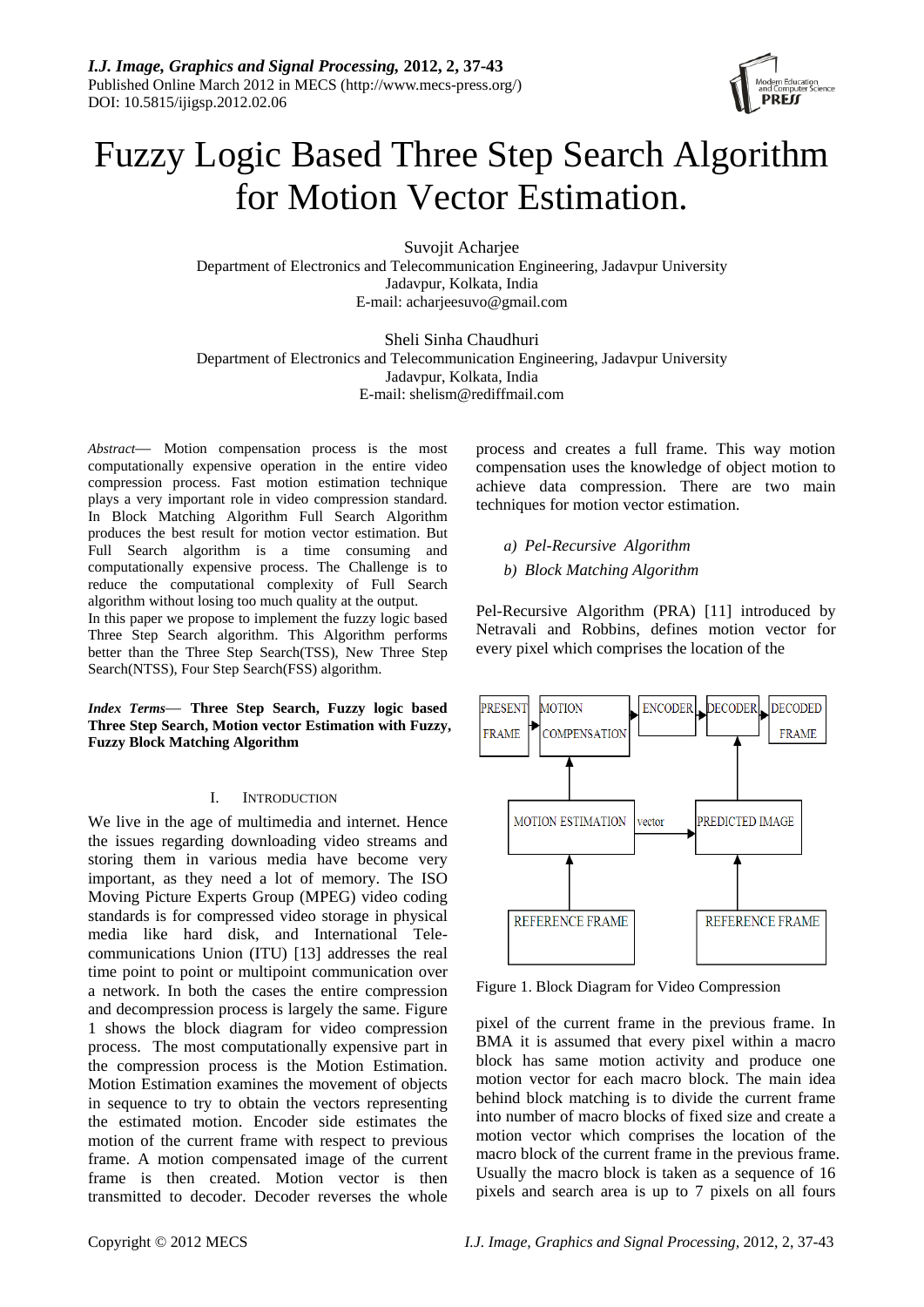sides of the corresponding macro block in previous frame. The matching of one macro block with another is based on the output of a cost function. The macro block that results in the least cost is the one that matches the closest to current block. There are various cost functions, of which the most popular and less computationally expensive is Mean Absolute Difference (MAD) [9] given by equation (1).Another cost function is Mean Squared Error (MSE) [9] given by equation (2).

$$
MAD = 1/N^2 \sum_{i=0}^{N-1} \sum_{j=0}^{N-1} |cufra(i, j) - refra(i, j)|
$$
\n(1)

$$
MSE = 1/N^2 \sum_{i=0}^{N-1} \sum_{j=0}^{N-1} (cufra(i, j) - refra(i, j))^2
$$
 (2)

N = Size of the macro block.

*cufra(i, j)*= Intensity value for the current frame.  $refra(i,j)$ = Intensity value for the reference frame

Peak Signal to Noise Ratio(PSNR) characterizes the motion compensated image that is created by using motion vectors and macro blocks from the reference image. PSNR can be calculated using Equation (3).

$$
PSNR = 10 \log \left[ \frac{(PtoP)^2}{MSE} \right]
$$
 (3)

 $PtoP = Peak$  to peak value of original data.



Figure 2. Block Matching of a 16x16 macro Block within a search area of 7 pixels

Block matching algorithm for motion estimation is accepted in all the video coding standards proposed till date. It is easy to implement in hardware and real time motion estimation and prediction is possible. Exhaustive search (Full Search) is the most time and computationally expensive algorithm. Later the other algorithms implemented to reduce the computation cost are Three Step Search (TSS), Four Step Search (FSS), New Three Step Search (NTSS), Diamond Search (DS), and Adaptive Rood Pattern Search (ARPS) etc. In this paper we propose to implement Fuzzy logic based Three Step Search Algorithm.

Section I is a brief introduction about the motion vector estimation and video compression. Section II is a short review on the different research works about motion compensation. Section III describes the Three Step Search algorithm. Section IV presents our proposed algorithm. In Section V the performance of our proposed algorithm is compared with different block matching algorithms.

#### II. LITERATURE REVIEW

Many algorithms have been developed to reduce the computational complexity of motion vector estimation. Pel-Recursive Algorithm , introduced by Netravali and Robbins[11], defines motion vector for every pixel by the use of steepest descent method. Bargman [14] proposed to use Newton Raphson method instead of using steepest descent method. Walker and Rao [10] introduced a variable step size for steepest descent method.

For block matching algorithms, Full search or Exhaustive search provides best result. Later different algorithms were developed to reduce the computation cost of Full search algorithms. Earlier square search pattern of different length was adopted. Algorithms like Three Step Search [2], New Three Step Search [3], Four Step Search [4], Block Based Gradient Descent Search [5], Simple and Efficient Search [12] etc have adopted the square search pattern. The square search pattern can be classified in '+' and 'x' pattern. Two dimensional logarithmic search [1] has adopted the '+' search pattern where cross search algorithm [17] has adopted 'x' search pattern.

 Then diamond type search pattern minimizes the process time. Different algorithms adopted the diamond search pattern as unrestricted center biased diamond search algorithm [8], New Diamond Search Algorithm [6] etc. Adaptive Rood Pattern Search [16] uses the motion vector of the macro block to its immediate left to predict the motion vector of the current macro block. This algorithm uses the diamond type search pattern. But ARPS performs better than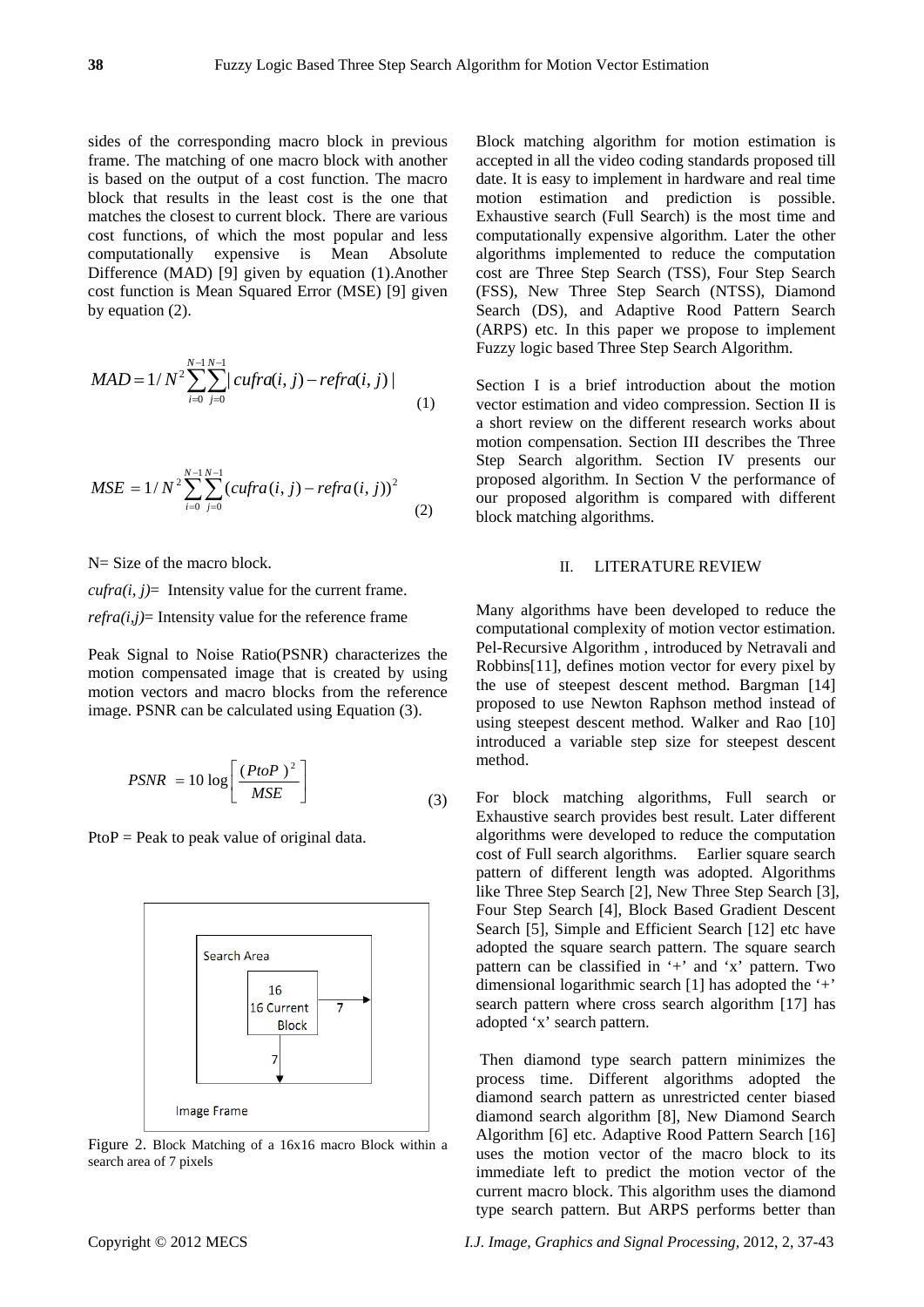other algorithms. Recent studies show that other patterns like hexagon [7], octagon [15] provides better result than diamond pattern. Other approaches to reduce the computation cost of Full search are Fast full search algorithm [19] and Successive elimination algorithm [18] etc.

## III. THREE STEP SEARCH ALGORITHM

This is one of the earliest attempts for Fast Block Matching Algorithm and dates back to 1980s. Koga [2] introduced this algorithm in 1981. Three Step Search algorithm first adopted the square search pattern. Different Steps of the algorithm are:

- 1. Set the search location at center and Set the Step Size S=4
- 2. Search the center and eight locations +/‐S around the center. So total search point is nine locations.
- 3. Using one of the cost function MAD or MSE, cost is calculated for nine locations.
- 4. From these nine locations searched so far it picks the one giving least cost and makes it the new search origin.
- 5. It then sets the new step size  $S = S/2$ , and repeats similar search for two more iterations until S = 1.

At that point it finds the location with the minimum cost function and the macro block at that location is the best match. The calculated motion vector is then saved for transmission. So total points searched for Three Step Search is 25.



Figure 3. Three Step Search Procedure

This way the Three Step Search reduced the search computation by nine times. For search parameter p=7, computation cost for ES is 225 macro blocks whereas computation cost for TSS is 25 macro blocks. So the computation cost is reduced by a factor of 9 in the case of Three Step Search.

### IV. PROPOSED ALGORITHM

The Three Step Search algorithm searches all the four side of a macro block. But sometimes the search at all the four side of a macro block is unwanted. The change in intensity from the darker region to the lighter region or from the lighter region to the darker region is called the EDGE region of an image. The macro block positioned on one side of edge region need not to be searched at the other side of the edge for best match. As an example if a macro block is at the lighter side of the edge then search at the darker side of the edge is unwanted. So in this algorithm a fuzzy membership value according to intensity is introduced for every macro block. Now searching the macro block of the reference frame for the best match only can continue if the fuzzy membership value of that block is in the allowable range of the current macro block of the present frame. The search location and all other steps are similar with the conventional three step search. The proposed algorithm is like almost three step search and can be described like this:

- 1. Calculate fuzzy membership value for every macro block of the reference frame.
- 2. Calculate fuzzy membership value for every macro block of the current frame.
- 3. Set the search location at center and Set the Step Size S=4
- 4. Whether the fuzzy membership value of the macro block of the previous frame is in allowable range with the fuzzy membership value of the macro block of the current frame.
- 5. If yes then calculate the cost function for that macro block else skip the calculation.
- 6. The same process described in step 4 and 5 for center location is repeated for all eight locations +/‐ S around the center.
- 7. If calculation is skipped for all the nine locations then we keep the search origin same.
- 8. Else from these nine locations searched so far it picks the one giving least cost and makes it the new search origin.
- 9. According to the three step algorithm new step size is S=S/2 and repeats the similar search for two more iterations until S=1.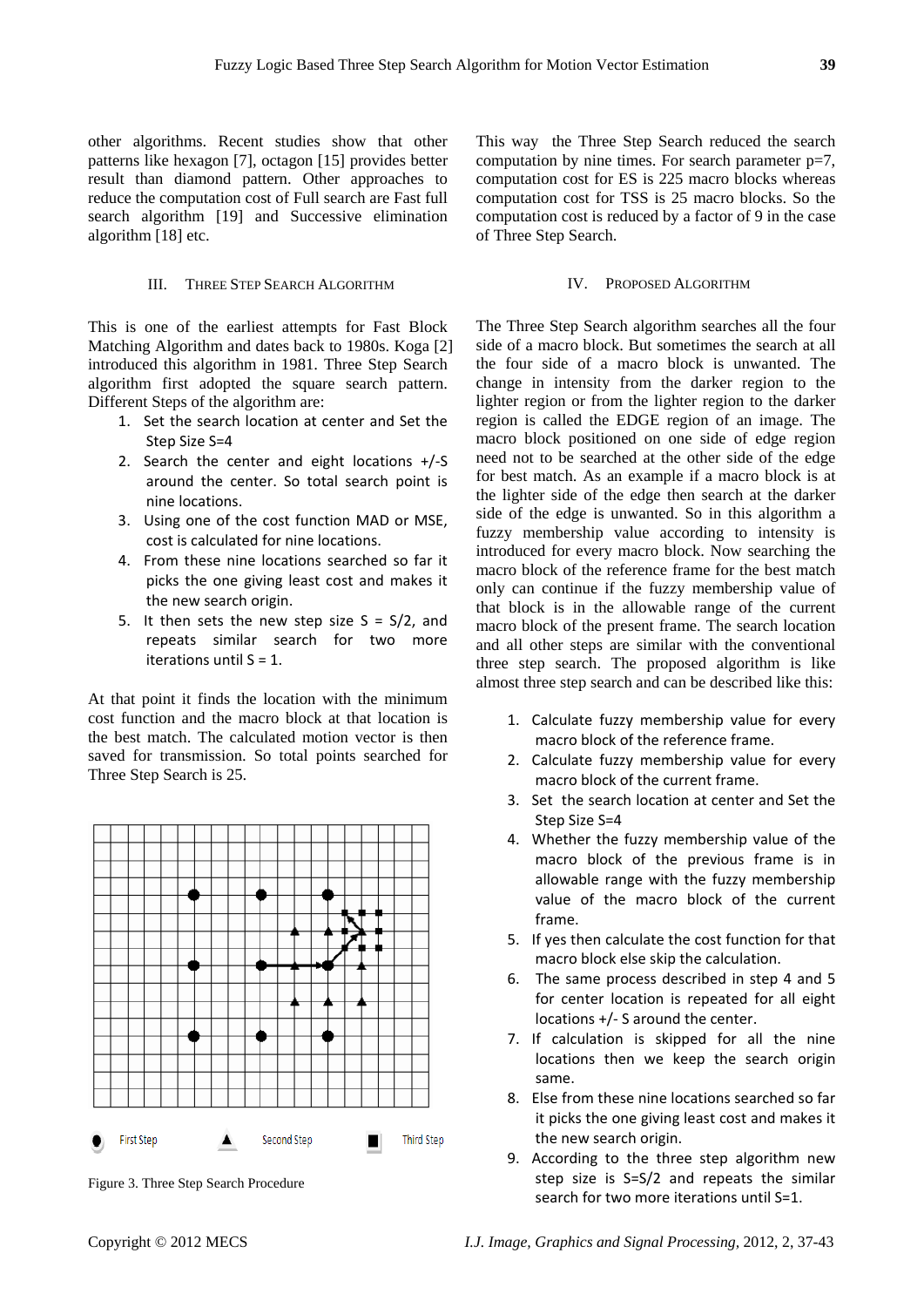At the end of the search we find the location with the minimum cost function and the macro block at that location is the best match. The calculated motion vector is then saved for transmission. In this proposed algorithm unwanted calculations can be skipped which make the whole process faster. The worst case computational requirement is 25 block matches.

The Fuzzy Membership value calculated for every macro block can be anything that defines the intensity characteristics (lighter or darker) of that macro block. As an example the normalized mean of the intensity values of that macro block can be used as a fuzzy membership value for that macro block. The mean can be calculated using equation (4)

*Mean* = 
$$
1/(255 * N^2) \sum_{i=0}^{N-1} \sum_{j=0}^{N-1} frame(i, j)
$$
 (4)

N= Size of the Macro Block  $frame(i, j)$ = intensity value at i,j.

As 255 is the maximum intensity for an image. So this value is need to normalize the value of mean between o to 1.

This process has an advantage that the quality of reconstructed image and speed of the calculation can be controlled by controlling the allowable range. To increase the calculation speed the range should be small and for better quality the range should be large.

In the Figure 4 the current macro block is in the lighter region. Upper side of the macro block is the darker region. So search at that region for best match is unwanted as it is outside the allowable range of fuzzy membership value of the macro block of the current frame. So the blue colored macro blocks in the figure shows the skipped search areas by the proposed algorithm which needs to be searched for Three Step Search process. According to the figure for this macro block computational requirement is 19 block matches.

### V. SIMULATION

The proposed algorithm is simulated using the table tennis sequence and Foreman Sequence. First 78 frames of table tennis sequence and first 50 frames of foreman sequence are taken for simulation. The performance of the proposed algorithm is then compared with the performance of different block matching algorithm as Three Step Search (TSS), New Three Step Search (NTSS) and Four Step Search



Figure 4 Fuzzy Logic Based Three Step Search Procedure.

(FSS) algorithm. In the above simulation procedure MAD used as cost function, macro block size is 16x16, search parameter  $p=7$ . In the simulation process first frame and after every  $6<sup>th</sup>$  frame one original frame is transmitted. Figure 5,6,7 shows the  $16<sup>th</sup>$  no of frame in original, reconstructed image after TSS procedure and reconstructed image after Proposed algorithm procedure. Figure 8 shows the time required to simulate first 78 frame of the table tennis sequence. Here our proposed algorithm, the Fuzzy Logic Based Three Step Search algorithm takes less time than other algorithms. In Figure 9,10 the performance of the proposed algorithm compared with different Fast Block matching algorithms for Table tennis Sequence. From the figures it can be concluded that proposed algorithm producing a very good result with almost same picture quality. Proposed Algorithm also simulated using first 50 frames of the foreman sequence.



Figure 5. Original table tennis Sequence  $16<sup>th</sup>$  frame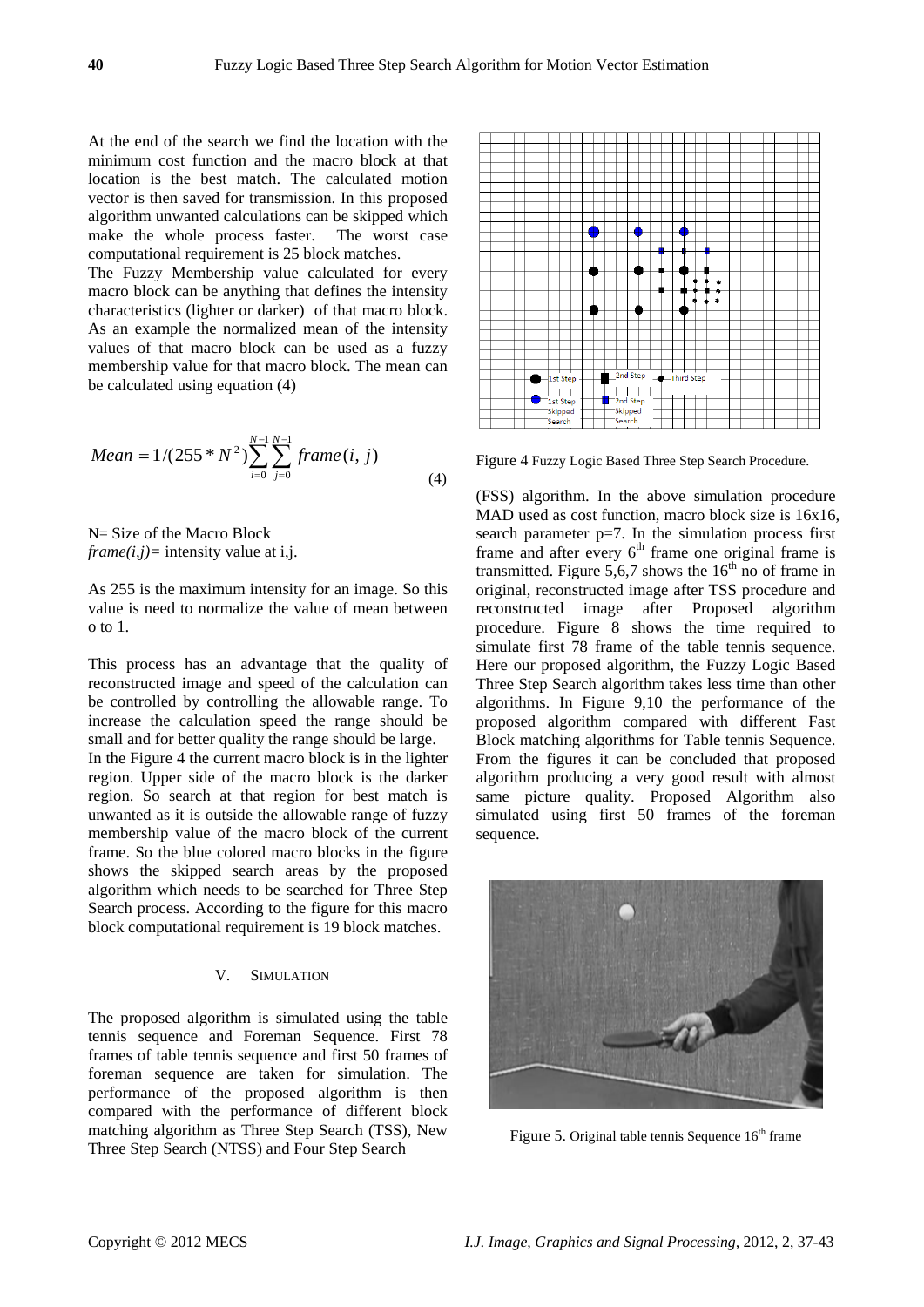

Figure 6. After TSS procedure reconstructed Table tennis sequence  $16<sup>th</sup>$  frame



Figure 7. After Fuzzy Logic Based TSS procedure reconstructed table tennis sequence  $16<sup>th</sup>$  frame



Figure 8 Total Time in Seconds taken by different algorithm for table tennis Sequence

In Figure 11, 12, 13 the performance of the proposed algorithm compared with the other Fast Block Matching Algortihm like TSS,NTSS,FSS etc.From the

Computation 9000 800 7000 600 TSS 5000 TSS  $\circ$ **NTSS** 4000 NTSS FSS 3000 FSS đ TSS 2000 with Fuzzy TSS 1000 with Fuzzy 0 0 10 20 30 40 50 60 70 80 No of Frames

Figure 9. Total no of computation required by Different Algorithms for table tennis sequence



Figure 10. PSNR performance by different algorithms for table tennis sequence

figures it can be observed that with almost the same picture quality fuzzy logic based three step search algotirhm produces better result than other algorithms. It should be noted that the first frame is always sent in full, and so are some other frames that might occur at some regular interval (like every 6th frame). The standards do not specify this and this might change with every video being sent based on the dynamics of the video. In this example after every  $6<sup>th</sup>$  Frame one frame is sent in original. So no calculation takes place after every  $6<sup>th</sup>$  frame. So after every  $6<sup>th</sup>$  frame PSNR and computation becomes zero.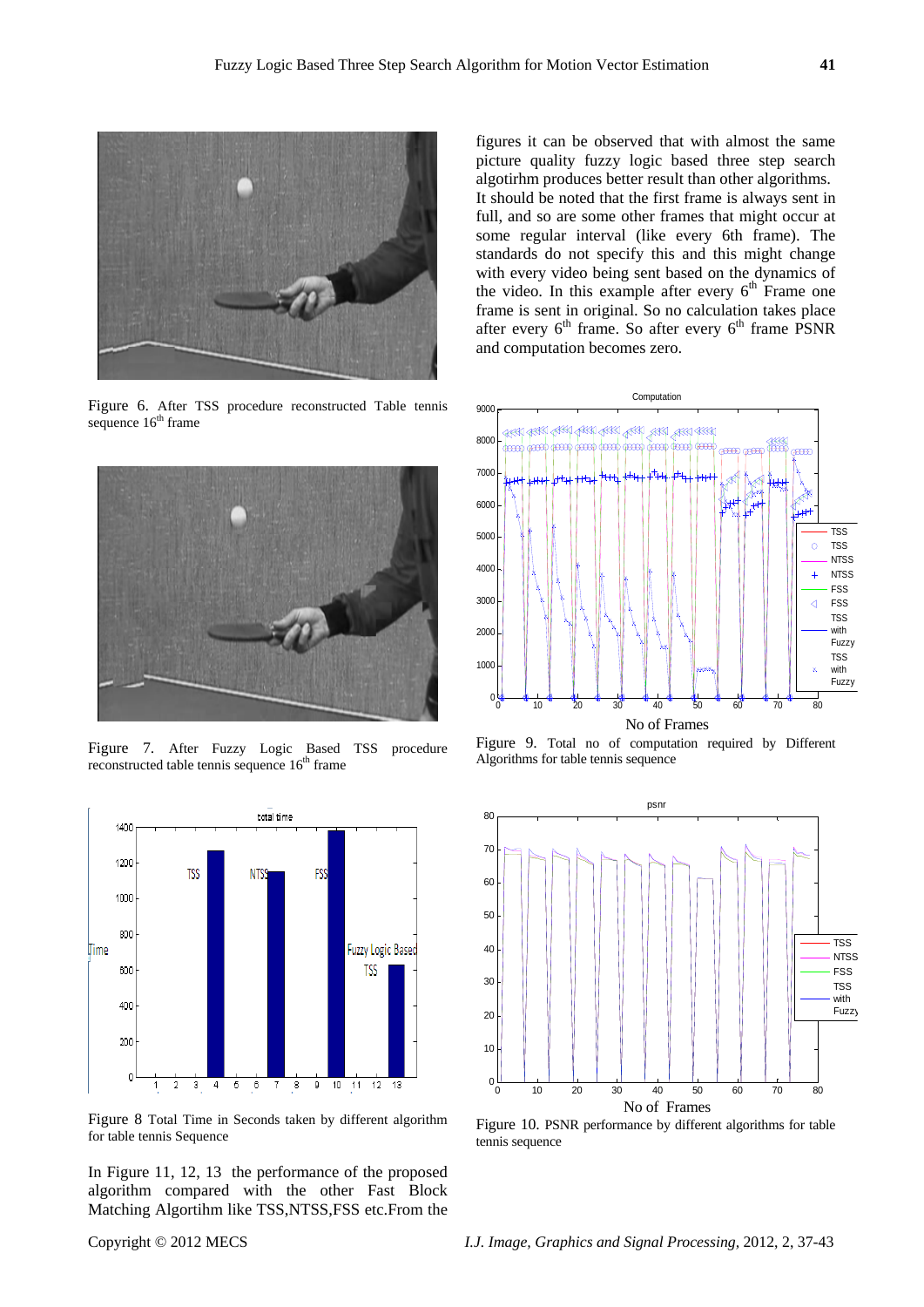

Figure 11. Total Time required by different algorithms for Foreman Sequence







Figure 13. Total Computation required by different algorithms for Foreman sequence

#### VI. CONCLUSION

The Fuzzy Logic Based Three Step Search algorithm in this paper reduced computation time especially in the edge region of image. As the computation time is reduced, the total time to complete the process is also reduced but the PSNR almost stays same. This concept can be used with the other block matching algorithm also. This process has an advantage to control the quality of the image and the speed of the process as required, by controlling the allowable range.

#### **REFERENCES**

- [1] J. Jain and A. Jain, "Displacement measurement and its application in interframe image coding," IEEE Trans. Commun., vol. COMM-29, pp.1799–1808, Dec. 1981.
- [2] T. Koga, K. Iinuma, A. Hirano, Y. Iijima, andT. Ishiguro, "Motion compensated interframe coding for video conferencing," in Proc. National Telecommunication. Conf., New Orleans, LA, Nov.29–Dec. 3 1981, pp. G5.3.1–.3.5.
- [3] R. Li, B. Zeng, and M. L. Liou, "A new three step search algorithm for block motion estimation," IEEE Trans. Circuits Syst. Video Technol., vol. 4, pp. 438– 442, Aug. 1994.
- [4] L. M. Po and W. C. Ma, "A novel four-step search algorithm for fast block motion estimation," IEEE Trans. Circuits Syst. Video Technol., vol. 6, pp. 313– 317, June 1996.
- [5] L. K. Liu and E. Feig, "A block-based gradient descent search algorithm for block motion estimation in video coding," IEEE Trans. Circuits System Video Technol., vol. 6, pp. 419–423, Aug. 1996
- [6] Shan Zhu, and Kai-Kuang Ma, " A New Diamond Search Algorithm for Fast Block-Matching Motion Estimation", *IEEE Trans. Image Processing*, vol 9, no. 2, pp. 287-290, February 2000.
- [7] Ce Zhu, Xiao Lin, and Lap-Lui Chau,"Hexagon based Search Pattern for Fast Block Motion Estimation " , IEEE Trans. On circuits and systems for video technology, Vol.12, No.5,May 2002
- [8] J.Y. Tham, S. Ranganath, M. Ranganath, A.A.Kassim, "A novel unrestricted centerbiased diamond search algorithm for block motion estimation", IEEE Trans. Circuits Systems VideoTechnol. 8 (August 1998) 369–377.
- [9] Y.Q.Shi and H Sun, "Image and Video Compression for Multimedia Engineering "
- [10] Walker D.R., Rao.K.R. "Improved Pel-Recursive Motion Compensation", IEEE trans on Communications, vol com 32,no. 10, Oct. 1984, 1128-1134.
- [11] A.N.Netravali and J.D.Robbins, "Motion compensated television coding-part1", Bell syst. Tech.J., Vol.58,pp 631-670,Mar.1979
- [12] Jianhua Lu amd Ming L.Liou " A Simple and Efficient search algorithm for Block Matching Motion Estimation", IEEE trans circuits And Systems for Video Technology, Vol 7,no,2,pp. 429-433 april 1997